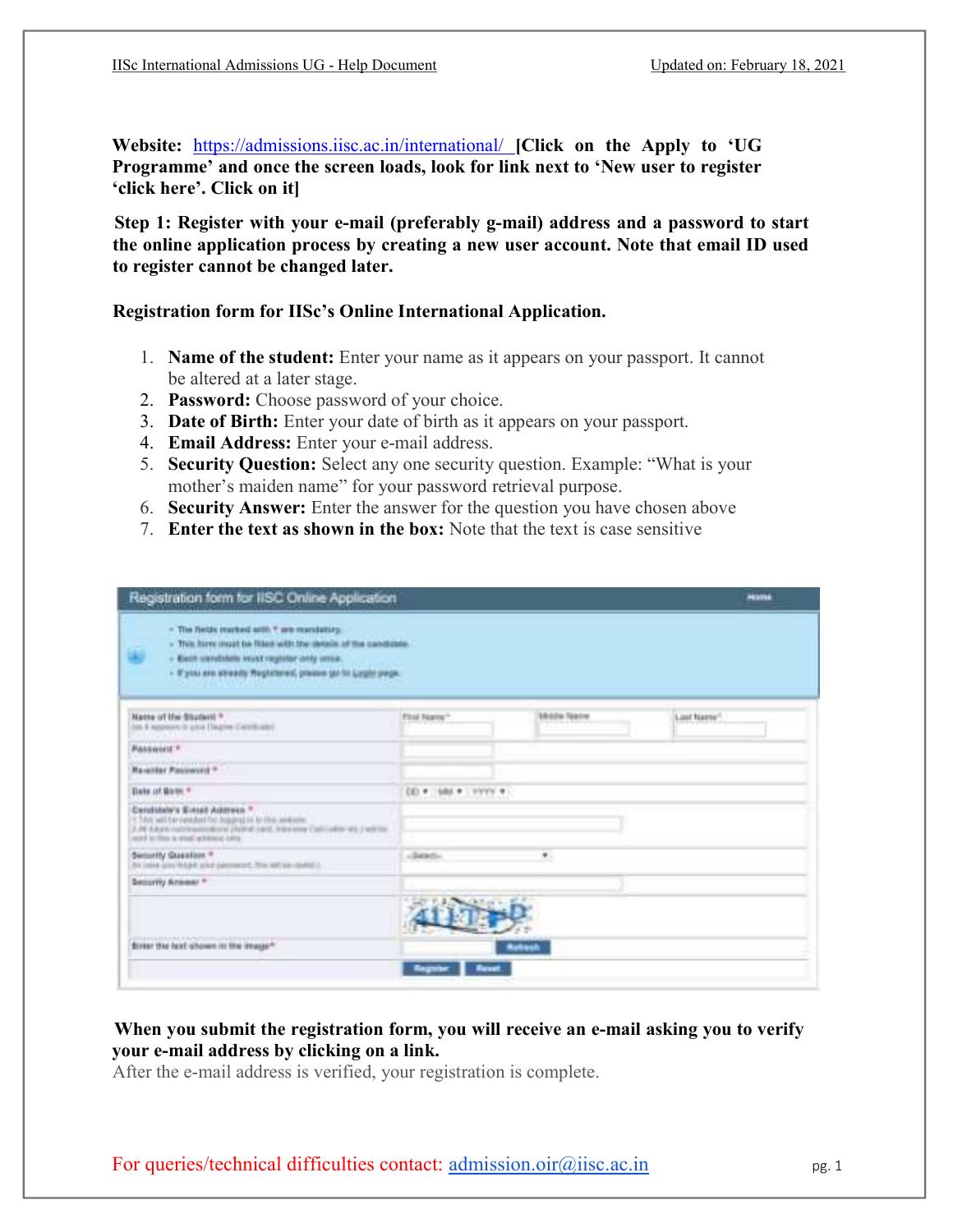## Step 2: Log in to the website to fill the application form. You will need information about / from the following documents, so have them handy.

• Certificate and/or Mark sheets of:  $10^{th}$  Grade (or equivalent),  $11^{th}$  grade (or equivalent) and/or  $12^{th}$ grade (or equivalent)

Details (Registration/Roll Numbers, Paper Code and Score etc.) of SAT, KVPY, NEET, JEE etc. (if applicable)

- A scanned image of your passport size photograph. (to be uploaded)
- A scanned image of your passport front and back page. (to be uploaded)

(all the documents to be uploaded in jpeg, gif, png or pdf)

# TAB 1:

## Details Taken from Registration form:

- 1. Name of the candidate: has already been taken from your Registration form. You cannot edit/change it now.
- 2. Date of Birth: has already been taken from your Registration form. You cannot edit/change it now.
- 3. Email Address: has already been taken from your Registration form. You cannot edit/change it now.

## Personal Details

- 1. Gender: Choose your gender by clicking on appropriate radio button.
- 2. **Nationality:** Choose your nationality by clicking on appropriate radio button Note: OCI categories for Admission to IISc:

Overseas Citizen of India (OCI) Cardholders, will be treated as foreign nationals for IISc admissions under the following two categories:

Category-1: OCI students who have obtained their degree/domiciled in India. The definition of domiciled in India is pertaining to qualifying degree (for UG admissions, it is 10+2 or equivalent) obtained from India. These Category-1 students will apply through regular admission portal. There will be no separate merit list for these Category-1 students and will be part of the general category merit list.

Category-2: OCI students with a foreign degree/domiciled in foreign location. The students should have qualifying degrees (for UG admissions, it is 10+2 or equivalent) obtained from foreign location. They will apply through the current international student admission portal. All admission rules that are prevalent for international students will be applicable to Category-2 students.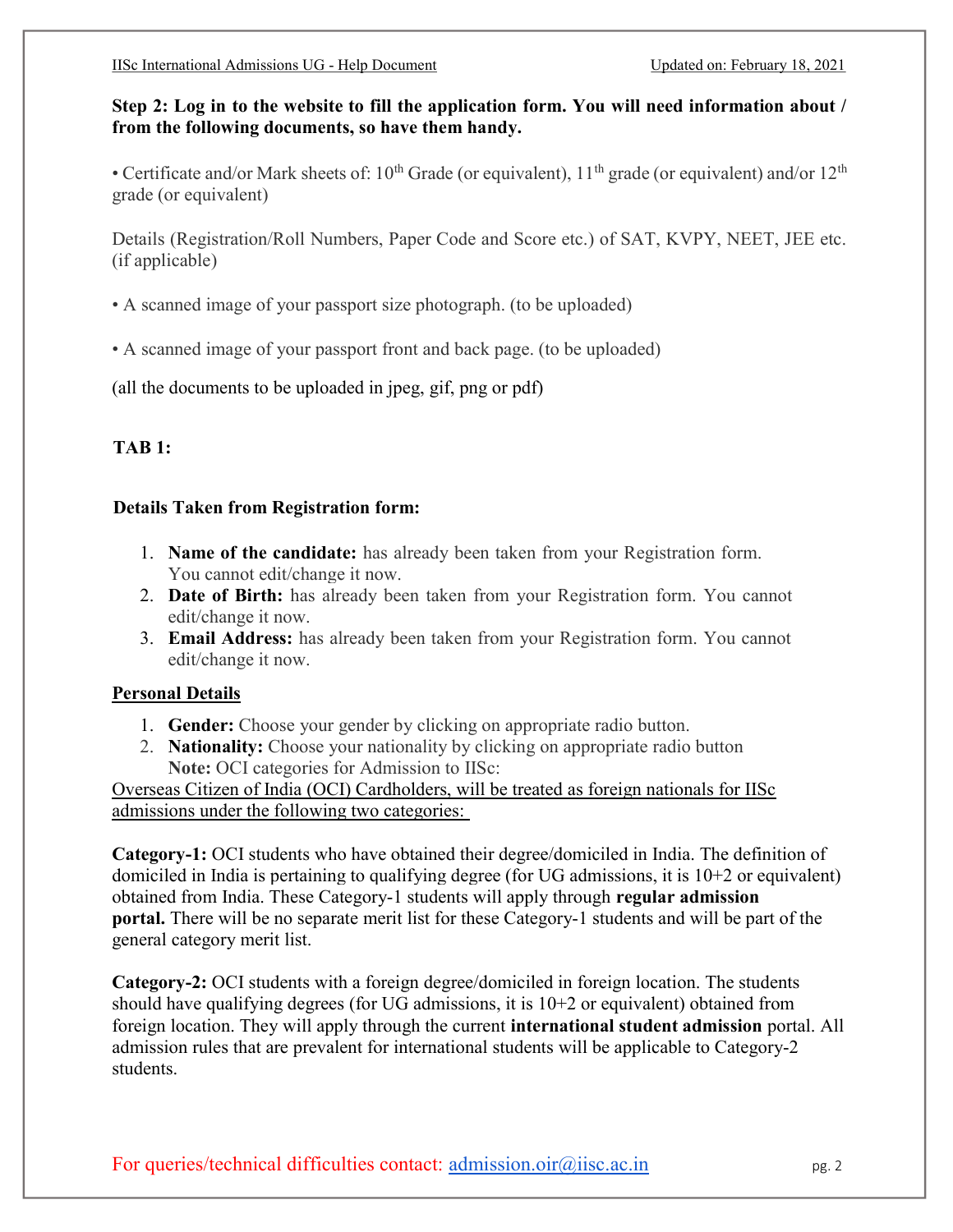- 3. Marital Status: Choose your marital status by clicking on appropriate radio
- 4. Country of Nationality: Select the country name from the dropdown menu.
- 5. Country of Birth: Enter the country name where you were born.
- 6. Country of Legal Permit Residence: Enter the country name if different from your country of Nationality, if same, enter same
- 7. Passport Number: Enter your passport number
- 8. Passport Expiry Date: Enter your passport expiration date

# Contact Details

Home Address: Is your permanent address. Provide your contact details by filling the text boxes and making the choice from the dropdown menu for 'Country'. Your Mobile number is required.

Correspondence Address: If same as Home address, choose Yes, if not, choose No, and fill the address for correspondence.

- Scanned image of your passport front & back: Click on the space provided and upload your passport images in jpeg, gif, or png format.
- Passport size photograph: Click on the space provided and upload your photograph in jpeg, gif, or png formats (Note: it should not exceed 1 Mb).

## Note:

On clicking the "Save & Proceed" button, if the browser does not take you to the next tab, it means some mandatory fields have not been filled (correctly), if this happens look for error messages which are displayed in red.

(See the screenshot of tab one below)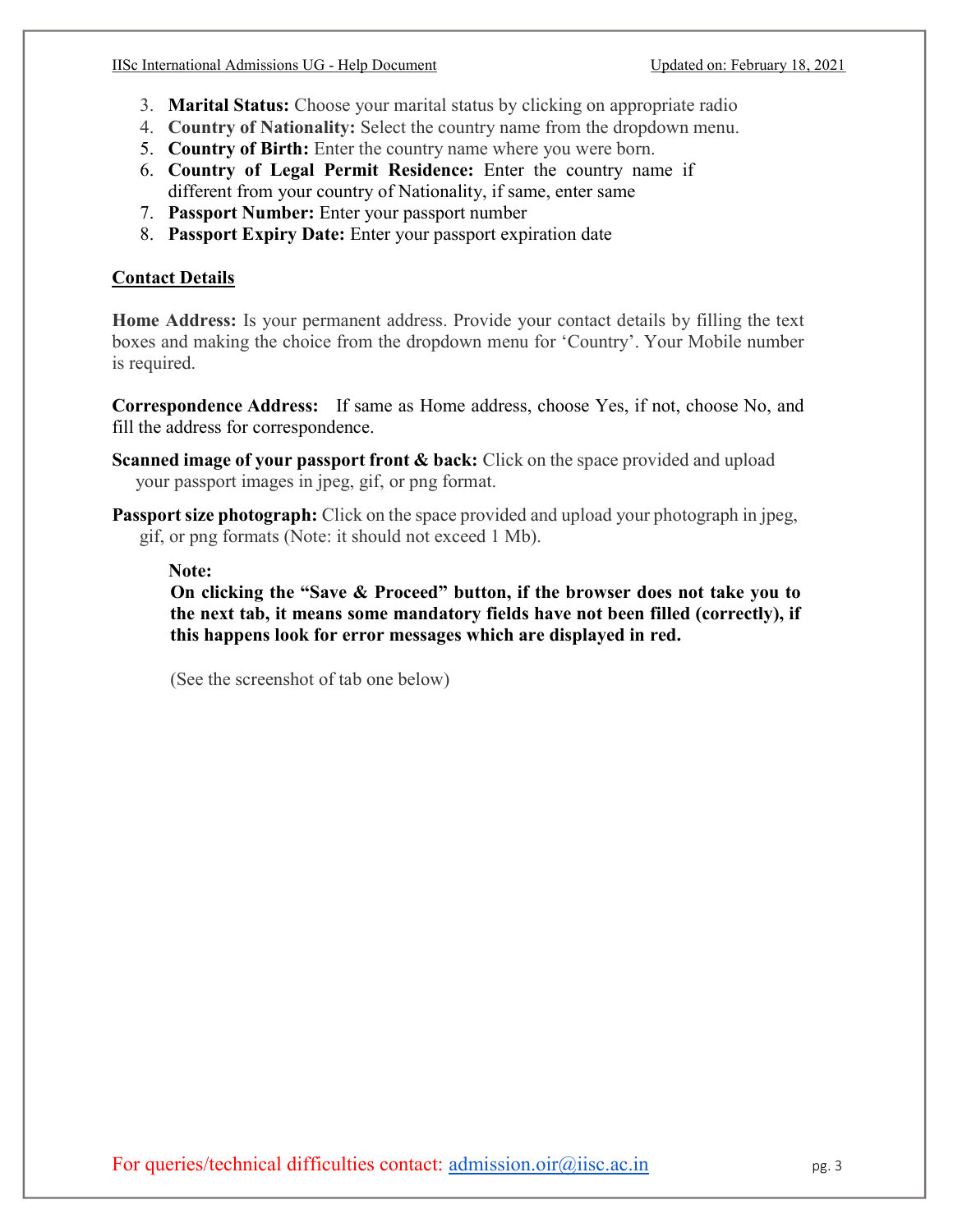#### IISc International Admissions UG - Help Document Updated on: February 18, 2021



## TAB 2: Details of Qualification

- 1. **Qualification:** Select your qualification  $10^{th}$ ,  $12^{th}$ , other
- 2. Year of Passing: Select your year of passing from the drop down menu.
- 3. Institution/School Name: Please provide name of university/school or college.
- 4. Place/Location: Please provide the city/state and country where the Institution is located.
- 5. Aggregate % of Marks (All subjects) / Letter Grade: Please choose your grade or percentage CGPA and fill the box appropriately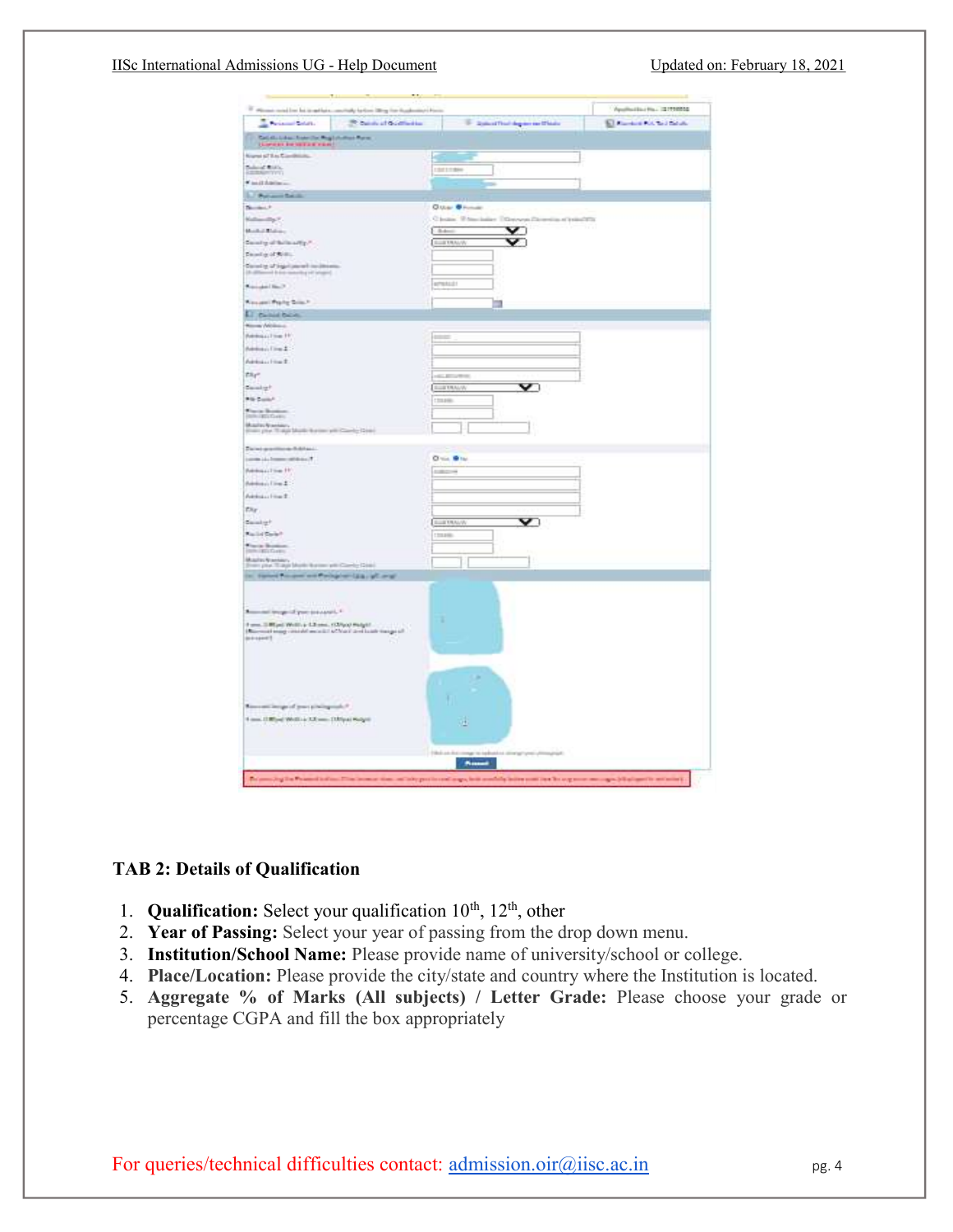#### IISc International Admissions UG - Help Document Updated on: February 18, 2021

Now select the next exam under Qualification' and fill the details.

Each of these exams is to be selected from the dropdown menu in item 1, for example you choose 10th std from the dropdown menu: after entering all the details, you press the "SAVE" button. In the side bar entitles "Entry Status" you will see a green (tick mark) against 10th Std.

The right-side bar entitled "ENTRY STATUS" provides visual feedback to you about the details of what you have filled.

While filling the 12<sup>th</sup> standard details, it will ask for Subjects and status of your completion. If you have or will be appearing for the examination this years, please select accordingly from the drop down menu.

Press update and move to the next screen.

(See the screenshot below for tab two)

|                                                                                        | Bangalore.                                                                                                                                                                                                                                                                                                                               |                                        | <b>International Admissions 2021</b><br>Bachelor of Science (Research) Programme |                                   |              |
|----------------------------------------------------------------------------------------|------------------------------------------------------------------------------------------------------------------------------------------------------------------------------------------------------------------------------------------------------------------------------------------------------------------------------------------|----------------------------------------|----------------------------------------------------------------------------------|-----------------------------------|--------------|
| You are here: Admission \ Online Application Form<br>APPLICATION FORM FOR ADMISSION TO | BACHELOR OF SCIENCE (RESEARCH) PROGRAMME 2021                                                                                                                                                                                                                                                                                            |                                        | Home                                                                             |                                   | (U) Logout   |
| ω                                                                                      | Please read the Instructions carefully before filling the Application Form.                                                                                                                                                                                                                                                              |                                        |                                                                                  | Application No: 121700002         |              |
| <b>Personal Details</b>                                                                | <b>Details of Qualification</b>                                                                                                                                                                                                                                                                                                          | Upload final degree certificate        | X.                                                                               | <b>Standard Ent. Test Details</b> |              |
| 60                                                                                     | 1. All candidates should provide particulars of 10th Std*, 12th Std*.<br>2. Click 'Save' button to save the entry and move to next qualification.<br>3. Clcik 'Next Screen' button to save your entry and move to next screen.<br>Details of Qualification (Fill them one by one, use the entry status in the right side bar as a guide) |                                        |                                                                                  |                                   |              |
|                                                                                        |                                                                                                                                                                                                                                                                                                                                          | 10th Std v                             |                                                                                  |                                   |              |
| Qualification*<br>(Begin with 10th Std)<br>Year of Passing*                            |                                                                                                                                                                                                                                                                                                                                          | 2018<br>v                              |                                                                                  | <b>Entry Status</b>               |              |
| Institution / School Name:*                                                            |                                                                                                                                                                                                                                                                                                                                          |                                        |                                                                                  | 10th Std<br>12th Std              | ◎            |
| Place / Location                                                                       |                                                                                                                                                                                                                                                                                                                                          | SCSC                                   |                                                                                  | <b>Others</b>                     | ◎<br>$\odot$ |
| Aggregate % of Marks (All subjects) / Letter Grade                                     |                                                                                                                                                                                                                                                                                                                                          | O Percentage/CGPA in Scale Of 10 Grade |                                                                                  | <b>Completed Entry</b>            |              |
|                                                                                        | Letter Grade:*                                                                                                                                                                                                                                                                                                                           |                                        |                                                                                  | Incomplete Entry                  |              |

For queries/technical difficulties contact:  $\frac{admission.oir@iisc.ac.in}{pg. 5}$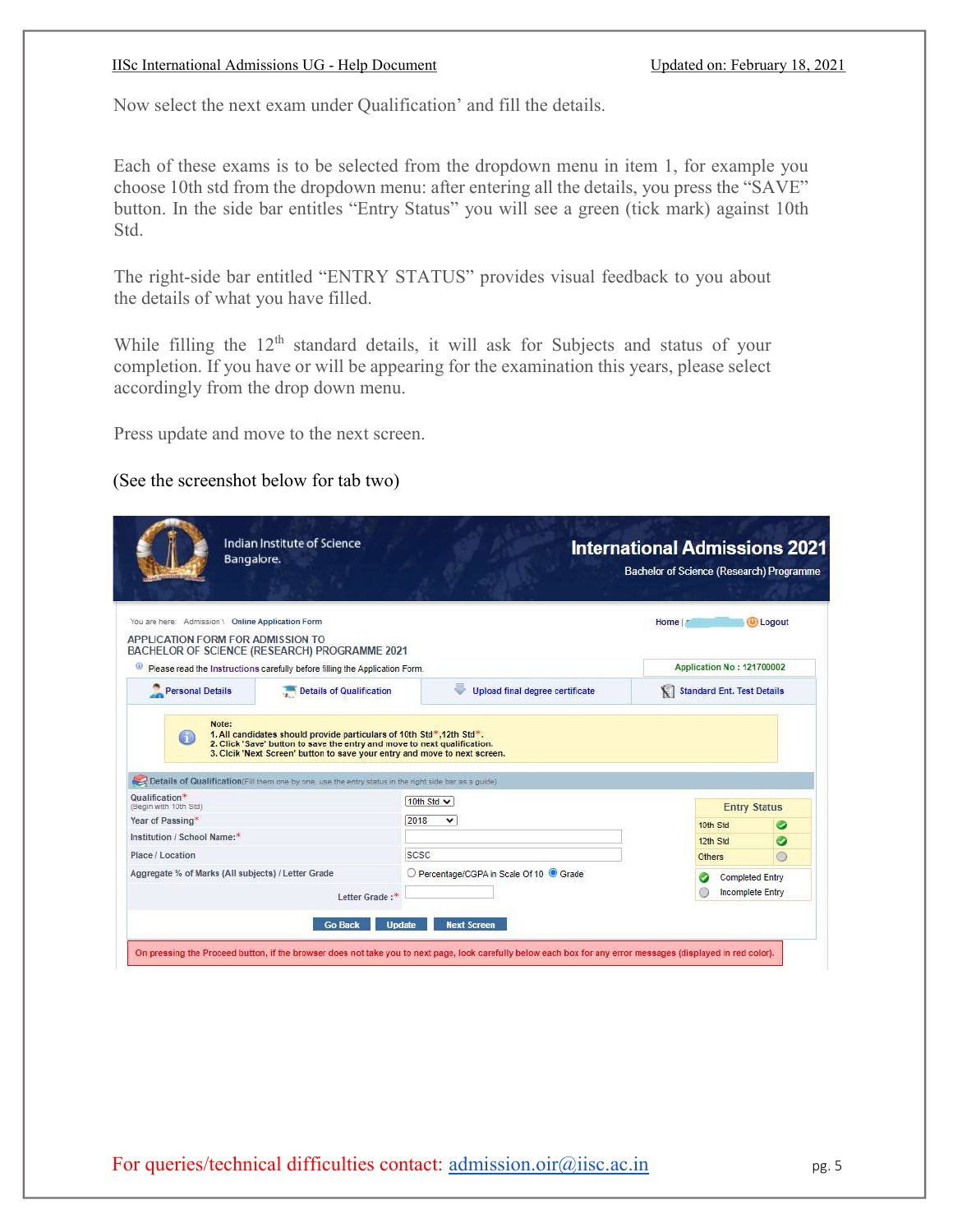## TAB 3: Upload Final Degree Certificate:

Please attach your  $10^{th}$  and  $11^{th}$  standard final certificate and/or marksheet, all (scanned) in one pdf and upload. ((Save all scanned docs to one file and then upload the file as one item (pdf.))

 $*$ If you have completed 12<sup>th</sup> Grade, you may include a copy of the final certificate. Else, select appeared/appearing and choose the subjects of your study.

(The screenshot of Tab 3 is below)

| You are here: Admission \ Online Application Form |                                                                                                                                                                                     |                                                                          | Home  <br><b>U</b> Logout               |
|---------------------------------------------------|-------------------------------------------------------------------------------------------------------------------------------------------------------------------------------------|--------------------------------------------------------------------------|-----------------------------------------|
| APPLICATION FORM FOR ADMISSION TO                 | BACHELOR OF SCIENCE (RESEARCH) PROGRAMME 2021                                                                                                                                       |                                                                          |                                         |
| ω                                                 | Please read the Instructions carefully before filling the Application Form.                                                                                                         |                                                                          | Application No: 121700002               |
| <b>Personal Details</b>                           | Details of Qualification                                                                                                                                                            | Upload final degree certificate                                          | Y.<br><b>Standard Ent. Test Details</b> |
| Upload final degree certificate                   |                                                                                                                                                                                     |                                                                          |                                         |
|                                                   | PDF file consisting of all your relevant educational certificates:<br>( Please append all your relevant educational certificates (scanned) in one pdf and upload)<br><b>Go Back</b> | Choose File   No file chosen<br><b>Upload File</b><br><b>Next Screen</b> | $A = A$<br><b>Service</b>               |
|                                                   |                                                                                                                                                                                     |                                                                          |                                         |
|                                                   |                                                                                                                                                                                     |                                                                          |                                         |
|                                                   |                                                                                                                                                                                     |                                                                          |                                         |
|                                                   |                                                                                                                                                                                     |                                                                          |                                         |
|                                                   |                                                                                                                                                                                     |                                                                          |                                         |

## TAB 4: Standard Ent. Test Details

Please select from the drop down menu, the 'Standard Entrance Test' you have qualified / appeared / appearing.

When you choose a standard exam, relevant detail box appear. For example, if you have selected SAT, you will need to fill in Year, Seat Number, Rank and if you already have the score card, you may attach the scanned copy. If you are awaiting your results, leave the attachment. Click Update' and you may find a green tick on the right hand box 'Entry Status', beside the selected entrance exam.

Once you are done filling all details, Submit.

For queries/technical difficulties contact:  $\frac{admission.oir@iisc.ac.in}{q}$  pg. 6